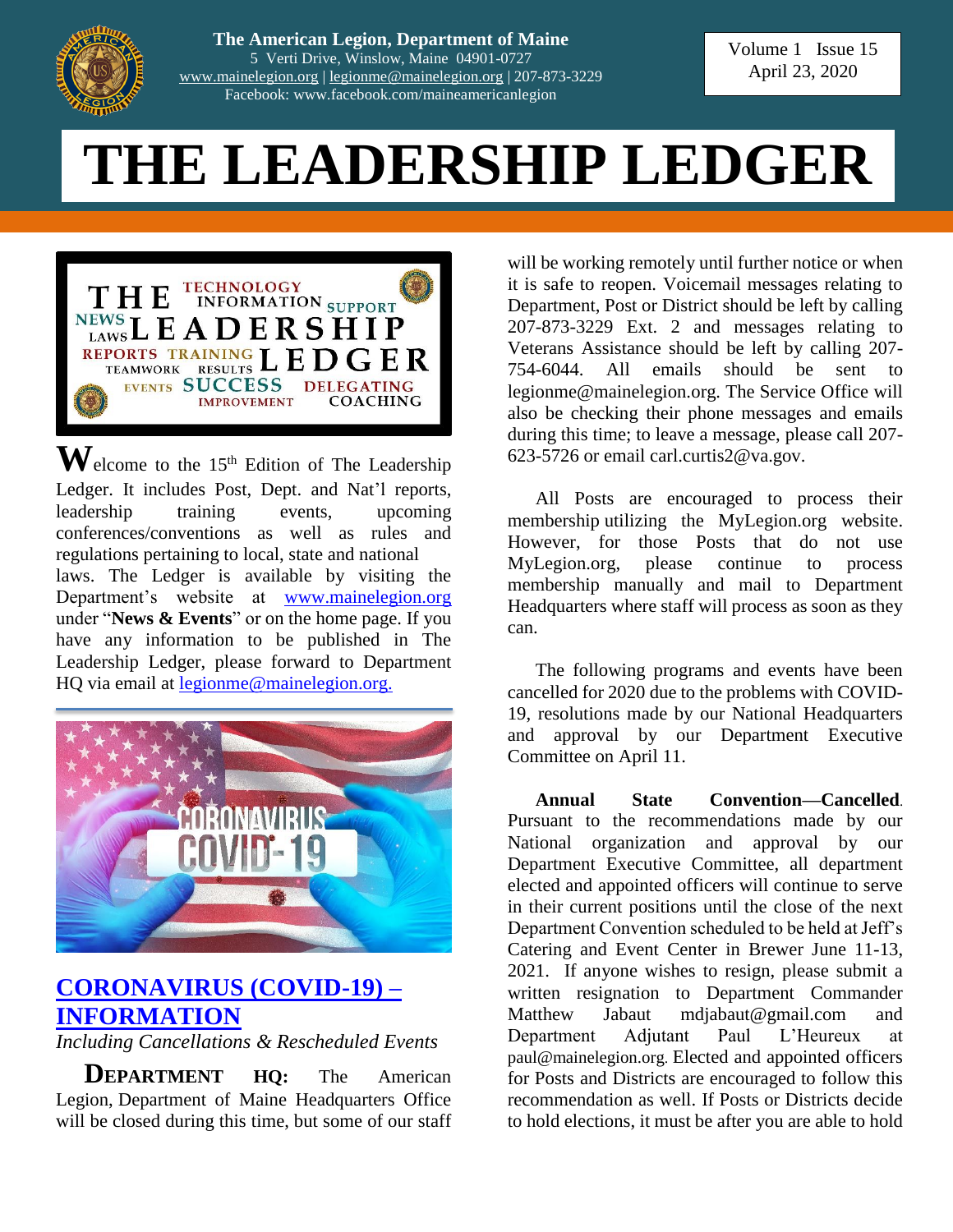meetings again.

The Sweepstakes drawing is scheduled as planned and will be held June 13 with a location to be determined.

Donations and ad space submissions to the State Convention Yearbook in support of our Maine Veterans has been extended to July 1. A digital copy will be made available by visiting www.mainelegion.org and a limited number of copies will printed. Please visit [http://www.mainelegion.org/pages/news](http://www.mainelegion.org/pages/news-events/state-convention/convention-yearbook.php)[events/state-convention/convention-yearbook.php](http://www.mainelegion.org/pages/news-events/state-convention/convention-yearbook.php) for more information.

**Dirigo Boys & Girls State—Cancelled. Maine Legion Baseball—TBD Department Testimonial—Cancelled.**

**Maine Legion College—**Department is currently accepting applications for Maine Legion College with cutoff date of July 1st and starting class on July 18th.

**Scholarships and Awards—**Deadline for submitting applications for scholarships and awards has been extended to July 1, 2020. Awards will be presented during our Fall Conference on September 19 at Jeff's Catering & Event Center in Brewer.

**For a complete listing of up-to-date information, cancellations and rescheduled events, please visit [www.mainelegion.org](http://www.mainelegion.org/) or click the following link: [CORONAVIRUS \(COVID-19\)](http://www.mainelegion.org/pages/news-events/covid-19-info.php) – INFORMATION** *[Including Cancellations](http://www.mainelegion.org/pages/news-events/covid-19-info.php)  [& Rescheduled Events](http://www.mainelegion.org/pages/news-events/covid-19-info.php)*

**DISTRICT MEETINGS** Be Connected - Be Heard - Be Informed

# **Due to COVID-19 ALL District Meetings have been cancelled until further notice.**

# **AMERICAN LEGION DAILY NEWS CLIP - 4/13/2020**

**M**illions Of veterans to get letters this week on potential reimbursements for medical costs. For more info, click on this link:

[https://www.militarytimes.com/news/pentagon](https://www.militarytimes.com/news/pentagon-congress/2020/04/13/millions-of-veterans-to-get-letters-this-week-on-potential-reimbursements-for-medical-costs/)[congress/2020/04/13/millions-of-veterans-to-get](https://www.militarytimes.com/news/pentagon-congress/2020/04/13/millions-of-veterans-to-get-letters-this-week-on-potential-reimbursements-for-medical-costs/)[letters-this-week-on-potential-reimbursements-for](https://www.militarytimes.com/news/pentagon-congress/2020/04/13/millions-of-veterans-to-get-letters-this-week-on-potential-reimbursements-for-medical-costs/)[medical-costs/](https://www.militarytimes.com/news/pentagon-congress/2020/04/13/millions-of-veterans-to-get-letters-this-week-on-potential-reimbursements-for-medical-costs/)

> *Leo Shane Military Times.Com*

# **MILITARY TRIVIA:**

**Q:** Who were the first occupants of the federal prison at Alcatraz Island, which translates as "Island of Pelicans" ?

*Submitted by Dwayne Hatfield, Mars Hill Post 118*

# **BUDDY CHECKS MAKING A DIFFERENCE DURING PANDEMIC**

**P**lease click on the following link [Buddy](https://editor.legionemail.com/vo/?FileID=92a4f0e0-b642-4e44-adcc-173407caded1&m=82d0e11f-f596-41f0-a960-9e19840f46df&MailID=39372314&listid=84772&RecipientID=19142040036)  [Checks Making a Difference During](https://editor.legionemail.com/vo/?FileID=92a4f0e0-b642-4e44-adcc-173407caded1&m=82d0e11f-f596-41f0-a960-9e19840f46df&MailID=39372314&listid=84772&RecipientID=19142040036)  [Pandemic](https://editor.legionemail.com/vo/?FileID=92a4f0e0-b642-4e44-adcc-173407caded1&m=82d0e11f-f596-41f0-a960-9e19840f46df&MailID=39372314&listid=84772&RecipientID=19142040036) which includes [Your guide to](https://www.legion.org/membership/248690/your-guide-starting-and-making-buddy-checks)  [starting and making Buddy Checks](https://www.legion.org/membership/248690/your-guide-starting-and-making-buddy-checks) and [Toolkit can help posts conduct Buddy Checks](https://www.legion.org/membership/248657/toolkit-can-help-posts-conduct-buddy-checks-during-pandemic)  [during the pandemic](https://www.legion.org/membership/248657/toolkit-can-help-posts-conduct-buddy-checks-during-pandemic)

## **FOOD ASSISTANCE PROGRAM**

## [Agricultural Resource Development](https://www.maine.gov/dacf/ard/tefap/index.shtml)  **[Division](https://www.maine.gov/dacf/ard/tefap/index.shtml)**

**The Emergency Food Assistance Program (TEFAP)**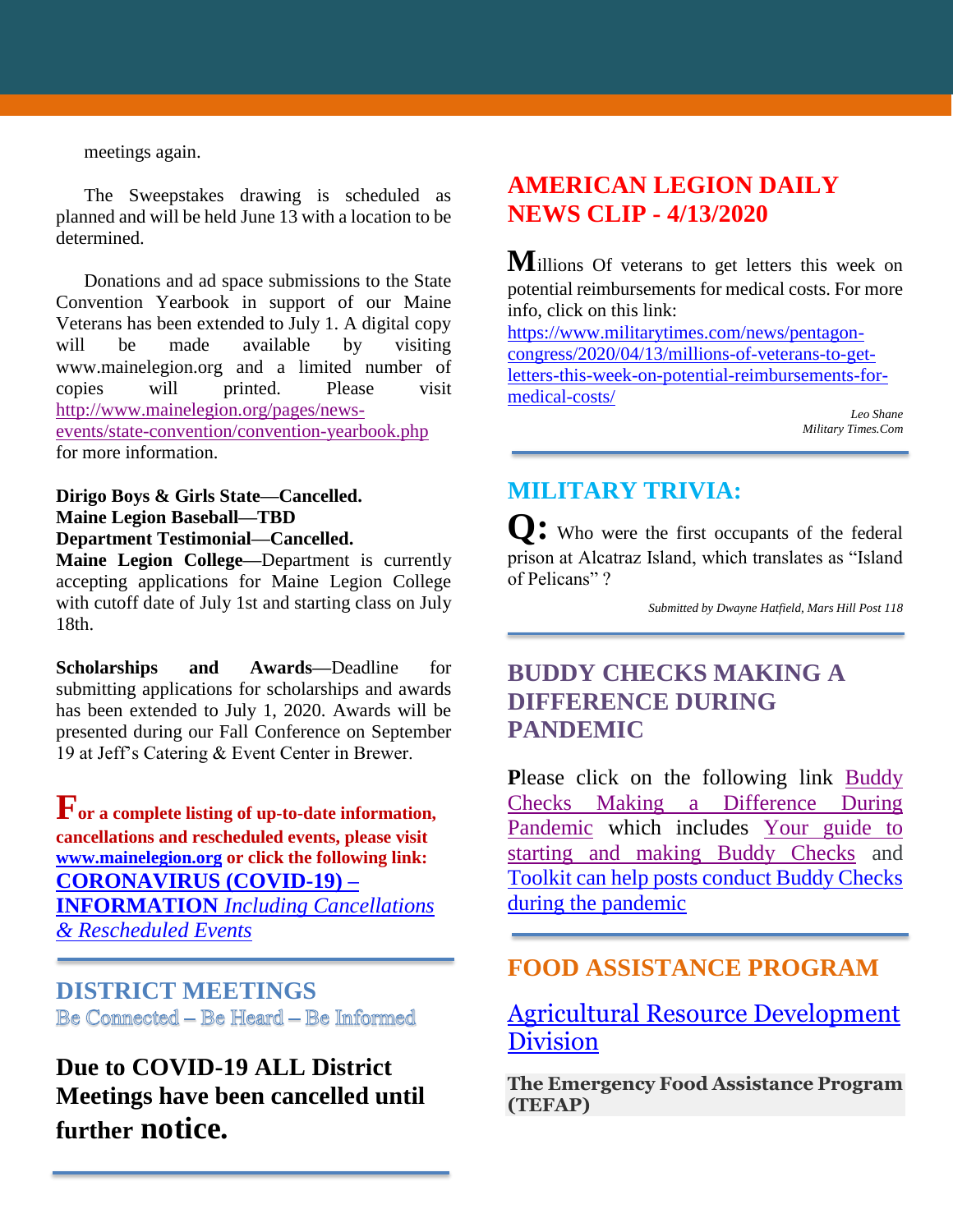**TEFAP-** The Emergency Food Assistance Program (TEFAP) is a federal program that helps supplement the diets of low-income Americans by providing them with emergency food assistance at no cost. USDA provides 100% American-grown USDA Foods to the Maine Department of Agriculture, Conservation, & Forestry (DACF) to provide the food to local agencies that they have selected, mostly food pantries and soup kitchens, which in turn distribute the food directly serve the public. DACF currently collaborates with over 250 participating organizations to combat food insecurity in Maine.

For more information, please visit: <https://www.maine.gov/dacf/ard/tefap/index.shtml>

### **MAINE VETERANS TO RECEIVE STIMULUS PAYMENTS**

**Senator Collins Announces Veterans Will Receive Coronavirus Rebate Checks Automatically**

All,

The IRS announced that recipients of VA benefits will automatically receive stimulus payments under the CARES Act that was implemented in response to COVID-19. This means that veterans and their beneficiaries who receive VA benefit payments (such as nontaxable disability compensation) will automatically receive stimulus payments with no further action needed on their part. Timing on the payments is still being determined.

Previously, unlike Social Security beneficiaries, recipients of VA benefits were not among those who were able to receive stimulus payments automatically. This change today follows sustained advocacy from Senator Collins when she sent a letter to federal agencies engaging on the issue on April 3rd. We are very happy to share this news with you as it will benefit many veterans and families in Maine and nationwide. Follow this link for more information: [https://www.collins.senate.gov/newsroom/collins-](https://www.collins.senate.gov/newsroom/collins-sinema-lead-push-allow-veterans-ssi-recipients-receive-rebate-checks-automatically)

[sinema-lead-push-allow-veterans-ssi-recipients-receive](https://www.collins.senate.gov/newsroom/collins-sinema-lead-push-allow-veterans-ssi-recipients-receive-rebate-checks-automatically)[rebate-checks-automatically](https://www.collins.senate.gov/newsroom/collins-sinema-lead-push-allow-veterans-ssi-recipients-receive-rebate-checks-automatically)

> *Tom Fales Veterans Affairs Fellow Office of Senator Susan Collins 413 Dirksen Senate Office Building Washington, DC 20510 | 202-224-2523*

# **MILITARY TRIVIA:**

**Answer to Military Trivia:** The Union Army put Confederate prisoners of war in Alcatraz in 1863, and it was changed from a military prison to a Dept. of Justice Institution in 1933, when of course, it became infamous.



# **[FIGHTING TO THE](https://www.gofundme.com/f/5hx779-a-cause-i-care-about-needs-help?utm_source=customer&utm_medium=copy_link&utm_campaign=p_cf+share-flow-1)  [FINISH LINE, FOR THE](https://www.gofundme.com/f/5hx779-a-cause-i-care-about-needs-help?utm_source=customer&utm_medium=copy_link&utm_campaign=p_cf+share-flow-1)  [FOUNDATION](https://www.gofundme.com/f/5hx779-a-cause-i-care-about-needs-help?utm_source=customer&utm_medium=copy_link&utm_campaign=p_cf+share-flow-1)**

# Still plenty of time to Join Team Caroline!

# Boston Marathon has been moved to September 14 from April due to coronavirus

#### Please [click here,](https://www.gofundme.com/f/5hx779-a-cause-i-care-about-needs-help?utm_source=customer&utm_medium=copy_link&utm_campaign=p_cf+share-flow-1) or visit

[http://www.mainelegion.org/pages/foundation/fundr](http://www.mainelegion.org/pages/foundation/fundraising-events.php) [aising-events.php](http://www.mainelegion.org/pages/foundation/fundraising-events.php) to place your contribution today to a cause that means so much!

### **DONATIONS**

Peter Johnson-\$100; Ronda Lecompte-\$25; Sherree Paradis- \$100; Julie Dussinger-\$100; Peter Jabaut-\$100 Denise Tepler- \$50; David Tanguay-\$500; Joanne Ottman-\$50; Russell Jabaut- \$100; Joseph Yarmala-\$100; Nicolas Hamlin-\$1,000; Nancy Laffin-\$30; Jonathan Robertson-\$20; Tracy Grieves-\$40; Paul L'Heureux-\$500; Patricia Thurston-\$100; Jason Hall-\$50, Penobscot County District 13-\$48, Sherman Lahaie Jr.-\$100; John Perrino-\$100, Lloyd Woods-\$50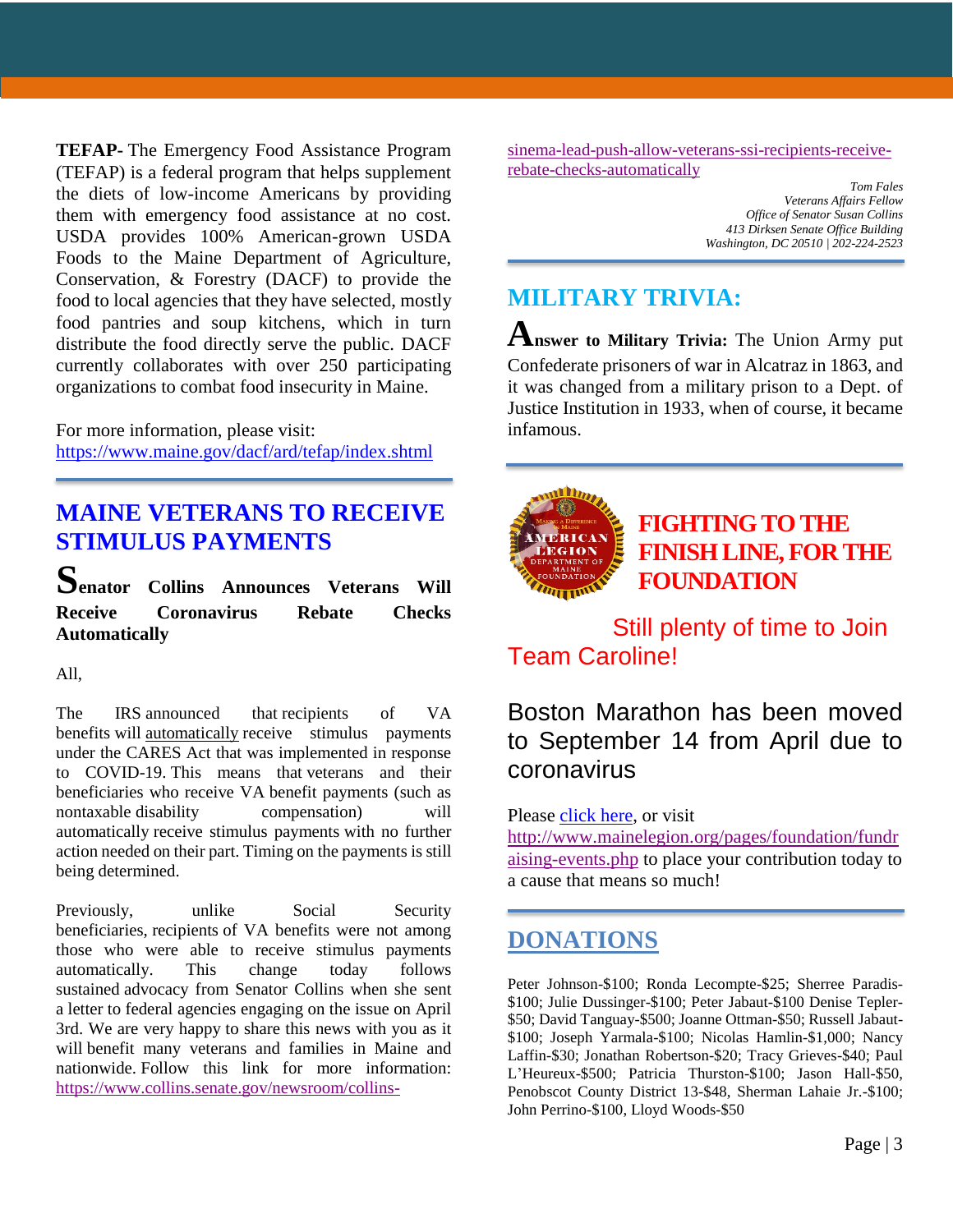# **PAST COMMANDERS CLUB**

**I**f you are a Past Post Commander of The American Legion, Department of Maine and have not yet paid your annual dues to the Past Commander Club in support of the James V. Day Scholarship, please do so as soon as possible by filling out the attached form or visit

[http://www.mainelegion.org/pages/formsapplication](http://www.mainelegion.org/pages/formsapplications.php) [s.php](http://www.mainelegion.org/pages/formsapplications.php) and click on the Past Commanders Club (Fillable) form. Mail form along with \$2.00 per member to The American Legion, Past Commanders Club, 5 Verti Drive, Winslow, Maine 04901-0727. It is because of you, and the members and officers of your Post that The American Legion, Department of Maine can authorized 2 students to receive a \$500 scholarship each year. Thank you for your support!

### **PAST COMMANDERS CLUB DUES**

# **T**hank you to the following posts who sent in their dues to sponsor James V. Day Scholarship:

| Post $19 -$ Sanford                      | Post 20 - Brunswick      |
|------------------------------------------|--------------------------|
| Post 24 - Rumford                        | Post 34 - Tenants Harbor |
| Post 40 - Winthrop                       | Post 41 - Milo           |
| Post 49 - Van Buren                      | Post 50 - Unity          |
| Post 58 - Buckfield                      | Post 59 - Pembroke       |
| Post 72 - So. Paris                      | Post 94 - Greenville     |
| Post 181 - Litchfield                    | Post 132 - Richmond      |
| Post 147 - Madawaska Post 148 - Windham  |                          |
| Post $153 -$ Auburn Post 197 - Westbrook |                          |
| Post 216 - Phippsburg                    |                          |
|                                          |                          |

### **DONATIONS**

Maine Blind Camp Scarborough Post 76 \$100

### **MAINE LEGION COLLEGE CLASS FOR 2020**

**W**e are currently working on the next Maine Legion College Classes for the 2020 year. As in the past, you have to make a commitment but we know that you will gain much from these classes and from other Legionnaires from all over the State of Maine.

This is the schedule we will follow: Classes start at 8:30 a.m. each day

Phase 1: July 18 & 19 Phase 2: Sept.19 & 20 Phase 3: TBD

To attend these classes, you must first go online at: [www.legion.org/alei](http://www.legion.org/alei) and complete the Basic Training Course. After completion, please forward a copy of the Certificate to us at State HQ. You may scan the document and send it by email to [paul@mainelegion.org](mailto:paul@mainelegion.org) along with your **Name, Post No., and Cell Phone No.** From that point, you will be included in the class starting on July 18 and we will communicate by email with any information we need to pass on.

To all Legionnaires who may be attending Legion College at HQ in the near future, remember that the Basic Training Course must be taken online before you can attend. After completing the course, print off the certificate and email it to Department Headquarters at **[legionme@mainelegion.org](mailto:legionme@mainelegion.org)**. If you are currently looking for something different to do during these challenging times, this would be a great opportunity to learn more about the American Legion at all levels. It would be an excellent course to take if you are currently or considering to be an officer at the Post or District level. This would be a great learning experience while you are currently at home wanting something different to do.

Please visit: **[www.legion.org/alei](http://www.legion.org/alei)** and sign in to take the course online.

To all members: Be safe during these times.